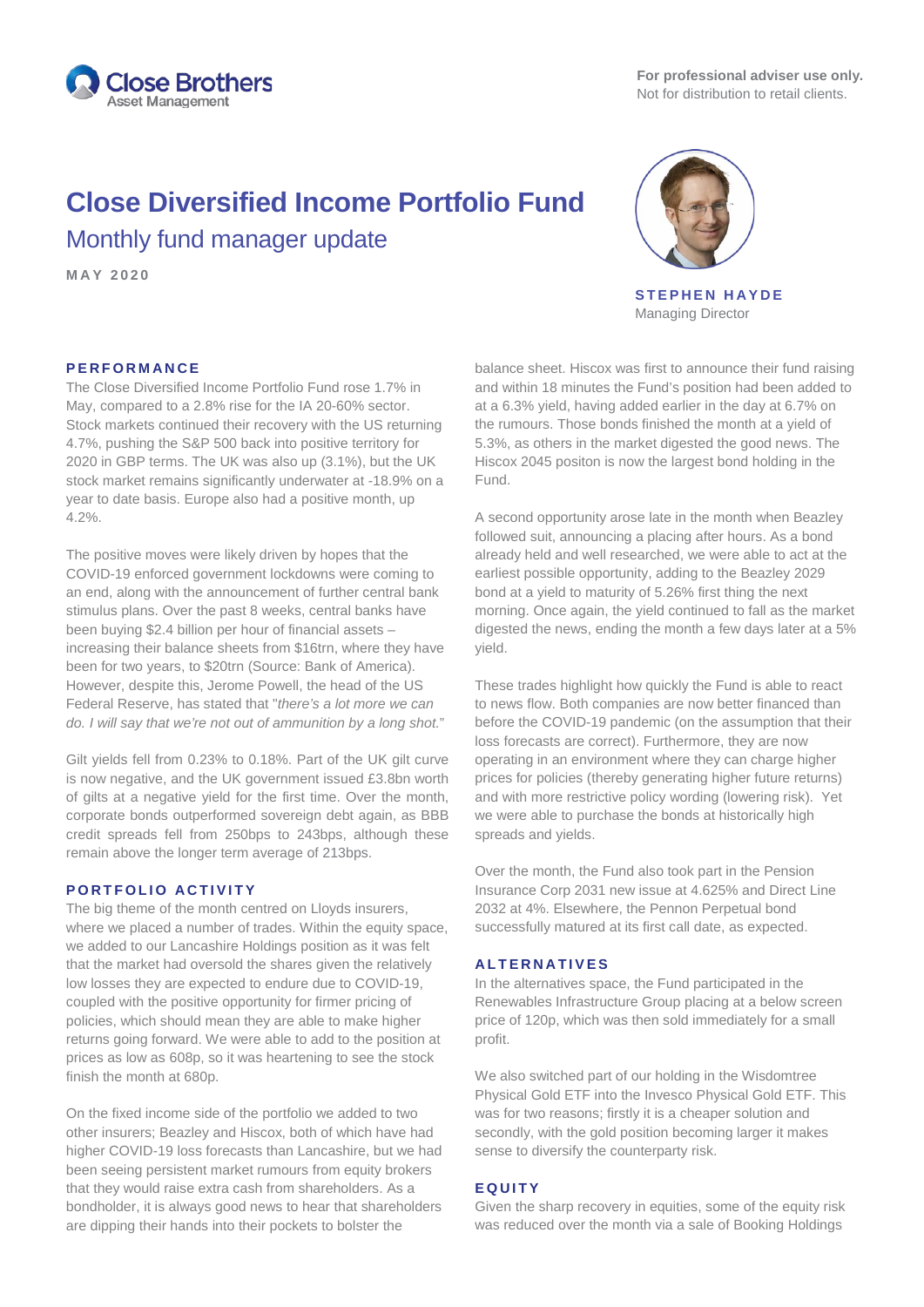

and some of the 3<sup>rd</sup> party fund exposure. My Quant Model calculates that on a Price to Earnings (P/E) basis, using 2021 earnings (rather than 2020 earnings) the UK market P/E is 16.2x, up from 15.3x in December 2019. There was a brief period in March where the market looked like it was starting to get cheap again, but P/E multiples have since rebounded fairly sharply.

# **OUTLOOK**

Equity markets have been buoyed by lockdown easing and central bank support, but when we see one banking CEO say that the Q1 write-off will be all for this recession it does make us wonder if market participants are getting a bit ahead of themselves. Whilst we have seen plenty of profit warnings from companies, we are yet to see the human impact of the recession. In the US, 40m people have lost their jobs in the past 10 weeks, but are temporarily financially comfortable due to the Federal Pandemic Unemployment Compensation (FPUC) scheme. Similarly, in the UK, the Government continues to pay the salaries of some 8m furloughed workers. But the key question now is how many of these furlough scheme recipients will actually have a job to go back to. Longer term unemployment could impact consumer sentiment, spending and their ability to repay loans.

Furthermore, we continue to keep a close eye on developments in China as relationships sour not only in Hong Kong and the US, but also with Taiwan, India and Australia but to name a few. As ever, we will continue to do our best to find attractive risk-adjusted investments, and to be guided by valuations rather than the daily roller coaster of the markets.

# **YIELD AND NAV**

As at 20<sup>th</sup> May, 247 companies have cut or deferred their dividends (£39.3bn of dividends) (Source: Numis). Within the Fund holdings amounting to just 3.03% of our equity exposure have announced a cut or deferral to their dividends. Diploma and UDG decided to defer their dividends as they are both utilising the government's furlough scheme and felt

obliged to limit rewards to shareholders whilst in receipt of government support. Both companies have very strong balance sheets. Another holding, Imperial Brands, cut its dividend by 33%. This has long been touted as a possibility by the market, and the cash saving will be used to accelerate the deleveraging of the company – which should help the rating of the company if successfully achieved. A total of 11.65% of the Fund's equity exposure is now confirmed to be paying dividends as usual. We wait to hear from the rest.

In the alternative spaces, the PFI and renewables funds have reiterated their 2020 dividends and guided for 2021. The commodity positions are unaffected as they do not pay dividends. One of the smaller REIT positions, Ediston, trimmed its monthly dividend payment by 30% for April to reflect lower rent collections for the month. The largest REIT holding, Residential Secure Income, reported that rent collections were at 99% and maintained dividend guidance. Urban Logistics, a final mile warehousing REIT, reported 100% rent collection, whilst Hibernia, which has largely technology and government tenants, reported 94% rent collection.

The Fund's yield reduced to 4.5% from 5% over the month as a result of the strongly rising NAV and a higher cash level following the Pennon bond maturity. A combination of the Pennon bond maturing and adding to the previously mentioned longer dated insurance names has increased the Fund's fixed income duration from 2.7 to 3 years, but locking in strong yields on the holdings in the process.

In the period since the sell-off started in March, 7.5% of the Fund has now been reinvested (out of cash,gilts and maturing bonds) into more attractive and higher yielding opportunities. This has offset any dividend cuts and deferrals so far several times over.